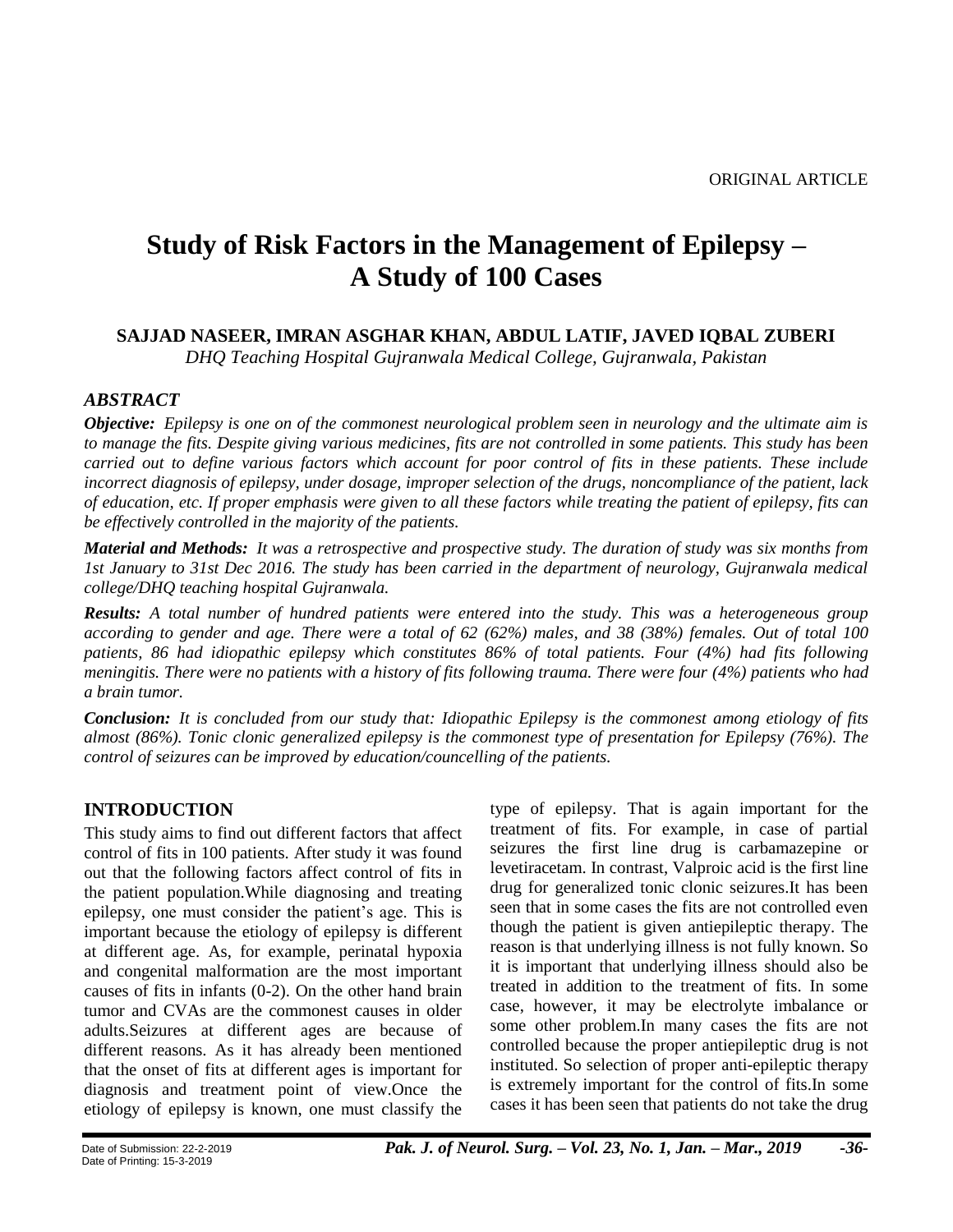in proper dosage or they don't take medicines at all at times. Underdosage leads to lack of control of fits. This should be managed properly.

Education is important for the proper treatment fits. It has been seen that educated patients take medicines regularly and have better control of fits. Awareness of the disease is important and educated patients obviously have better awareness.The fits are difficult to control in mentally retarded patients because they do not understand their illness to have better control of fits. To have better control of fits they should have regular medications and sometimes they need multiple drugs at the same to control of fits. Intercurrent illness should be treated because these cause fits, which are controlled when the patients are febrile.

# **MATERIALS AND METHODS**

We randomly selected 100 patients with age 13 years and above and both males and females were selected. It was a retrospective and prospective study. The duration of study was six months from 1st January to 31st Dec 2016. The study has been carried in the department of neurology, Gujranwala medical college/ DHQ teaching hospital Gujranwala. One hundred patients were randomly selected who were following the neurology OPD for years for the treatment of epilepsy. EEG was done in all patients and findings were recorded. The CT brain, MRI brain and CSF were done where required. Serum levels were not done because these are very expensive and most of these are not available locally. So we have to rely on the history as regard the complaints. A detailed history was taken from all the patients, their relatives and eye witnesses. Then thorough general and physical examination was done. All the patients had routine laboratory checkup. A performa was designed for patients record and follow-up.

#### *Selection Criteria*

Patients having confirmed epilepsy with recurrent fits as a major complain were selected. And it has already been mentioned that all males and females above the age of 13 years were selected.

# *Exclusion Criteria*

1. Patients having major psychiatric symptoms were not included in the study. Patients under the age of 12 were not included in the study as these refer to

pediatric department.

2. Patient with autoimmune diseases were also excluded from the study.

#### *Follow-up Methodology*

At each OPD visit, following initial work-up, and interval history was obtained regarding the status of the illness. This included a number of fits-type of occurrence, schedule of daily activities, inquiry was made about school, job, social interaction, recreation, behavior of family, treatment issues included, any change in dose, dose adjustments, drug withdrawal, psychological & social problems, prevention of unnecessary dependence, stress on compliance (directly to the patient), permission regarding driving, swimming, and operating machinery. All these informations were recorded in the designed performa.

# **RESULTS**

A total number of hundred patients were entered into the study.

#### **Gender and Age Incidence**

This was a heterogeneous group according to gender and age. There were a total of 62 males, which comprise 62% of population as opposed to 38 females, which constituted 38% of total patients.

# **Etiological Factors**

Table 1 shows that out of total 100 patients, 86 had idiopathic epilepsy which constitutes 86% of total patients. 4 percent had fits following meningitis which, constitutes the same percentage. There were no patients with a history of fits following trauma. There were four patients which had a brain tumor. Post stroke cases were four that developed fits and same percentage was constituted.

|  | <b>Table 1:</b> <i>Etiology of Fits.</i> |  |
|--|------------------------------------------|--|
|--|------------------------------------------|--|

| <b>Causes</b>   | No. of patients | $%$ age |
|-----------------|-----------------|---------|
| Idiopathic      | 86              | 86      |
| Post meningitic |                 |         |
| Post traumatic  |                 |         |
| Tumor related   |                 |         |
| Post stroke     |                 |         |
| Post-partum     |                 |         |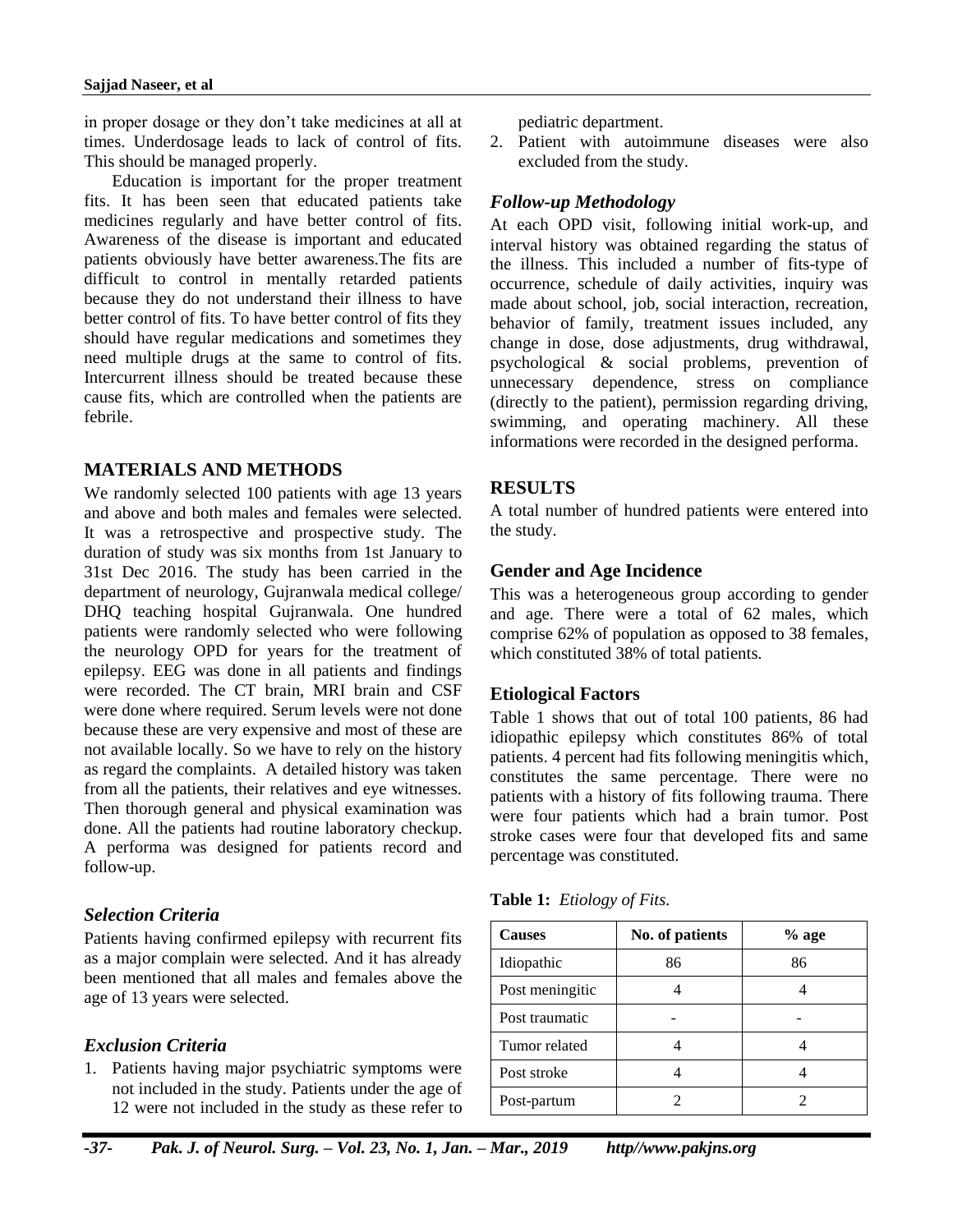| <b>Type of Seizures</b> | <b>No. of Patients</b> |
|-------------------------|------------------------|
| Generalized             |                        |
| Tonic clonic            | 76                     |
| Clonic                  |                        |
| Tonic                   | 6                      |
| Partial                 |                        |
| Jacksonian              | 6                      |
| Complex partial         | 6                      |
| Myoclonic               | 6                      |

**Table 2:** *Various Types of Epilepsies.*

Only two patients developed fits following delivery and again the same percentage was added.

# **Types of Epilepsy**

Table 2 shows various types of epilepsies which were under study. Out of 100 patients, 76 had generalized tonic clonic, 6 had tonic and there was no patient with clonic fits. As for partial seizures, 6 has Jacksonian fits and 6 had complex partial seizures, and 6 patients had myoclonic seizures. This was done on the basis of the history of the patient and an eye witness account of the episode.

# **Aura Symptoms**

Out of 100 patients, only 36 had some type of warning before attack, in rest of the patient there was no aura. Distribution of these aura symptoms is given in the table 3.

**Table 3:** *Frequency of Symptoms of Aura.*

| <b>Symptoms</b>                   | <b>No. of Patients</b> |
|-----------------------------------|------------------------|
| Twisting of face or arm           | 2                      |
| Feeling of numbness of whole body | 2                      |
| Headache                          | 4                      |
| Sinking of heart                  | 8                      |
| Epigastric pain                   | Nil                    |
| <b>Dizziness</b>                  | 6                      |
| Unable to speak                   | 4                      |
| Strange feeling                   | 2                      |

| Slurred speech |  |
|----------------|--|
| Palpitation    |  |

The study was done in 100 patients. The duration varied from as short as one week to as long as twenty years. The average age was between 20-25 years.

Proper diagnosis Educatory Councelling of the patients was done and all cases and we are able to control the fits in (90%) cases.

# **DISCUSSION**

The aim was this study was to find out prevention of different factors which affect control of epilepsy in patient population presenting to the neurology department at Gujranwala medical college/DHQ teaching hospital Gujranwala. It was thought that this aim could help in better management of fits. It had been seen during the study that many patients had poor control on fits. In a study of hundred patients, 15 percent of the patients had poor control of fits. It was seen that in some patients that they were not taking medicines at all. One reason was that in these patients' disease was not diagnosed properly. For example, in two elderly patients who came with a history of fits for about two weeks, were taking carbamazepine in normal adult doses but fits were not controlled. Brain imaging was then advised and it showed SOL which was later operated and the patients became symptom free. In ten patients the fits were not controlled because the patients were not taking medicines regularly.<sup>1,2</sup> The reason was that the patients were not aware of the disease. To such patients literature about epilepsy was provided so that they could have awareness about the disease and can take precautionary measures. In six patients who had generalized epilepsy, fits were not controlled. They were ultimately diagnosed as having myoclonic epilepsy.<sup>3,4</sup> Four of these were females and were sisters. They were diagnosed as a case of Lafora body disease<sup>5-9</sup> The diagnosis was made on the basis of history. The partial control of fits was achieved through sodium valproate and clonazepam.<sup>10-12</sup> These three had been bed bound for a long time. Two sisters died of severe chest infection. The youngest sister improved to the extent that the frequency of fits has comparatively decreased. Unfortunately, she lost follow up later on. We have seen during the study, the EEG was abnormal in 75% of cases. <sup>13</sup> We also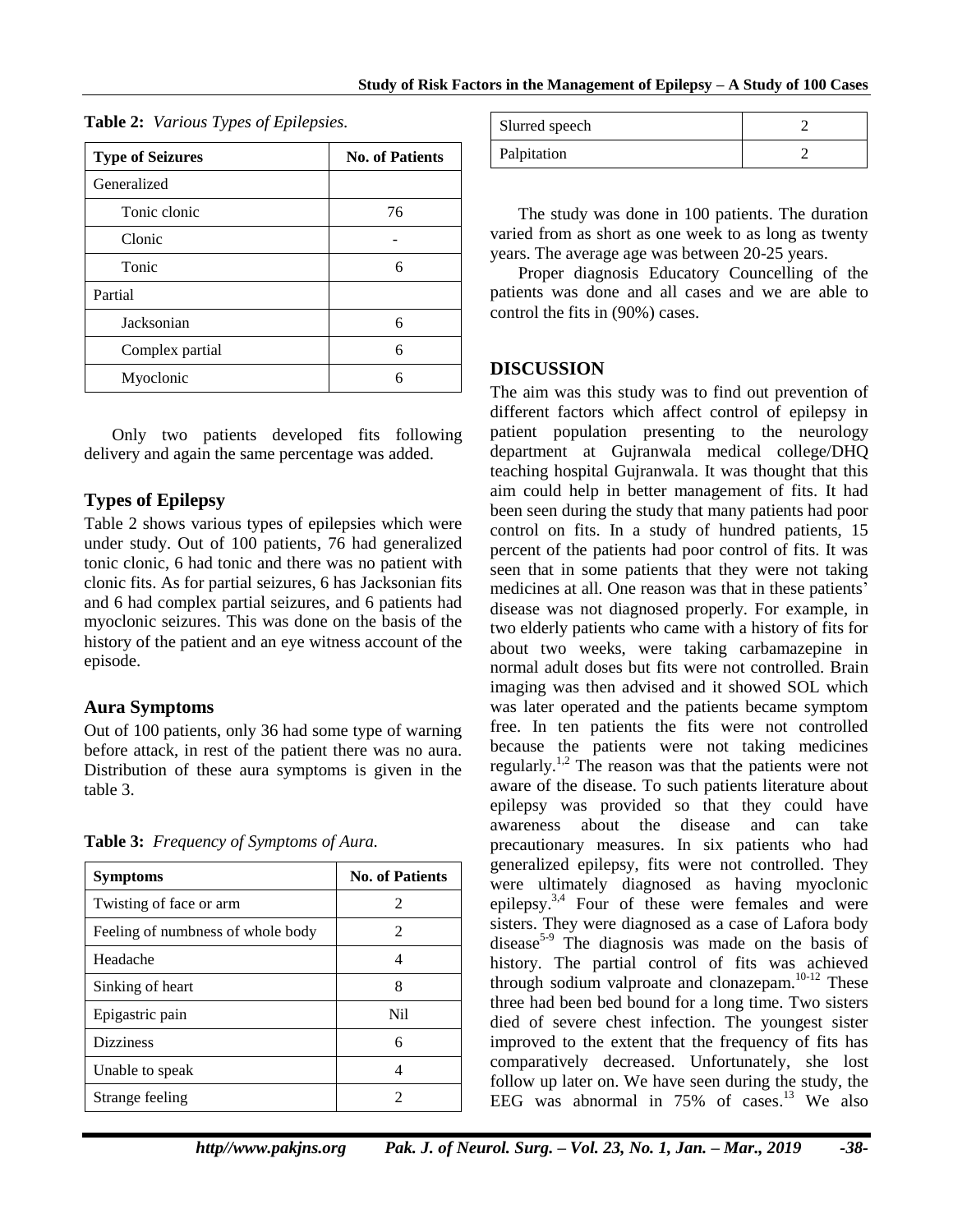included those who had fits following stroke. These were four such patients who developed fits following cerebrovascular accidents. So, this actually constituted 4% of all patients. This was consistent with Rochester study. 14-16

We also have come across two patients who developed fits secondary to brain SOL that was actually 4% of all patients. Rochester's study suggests the same.<sup>17-20</sup> We also had four patients who developed seizures following meningitis. This constituted four percent of all patients under study.<sup>21</sup> Among 100 patients, which were under study, 62% were males and 38% were females. 52 males had good control over fits while 10 patients did not respond to the treatment. Many of the studies done in the past were consistent with these findings. There were cases in the study done in the past in which patients developed fits following neurofibromatosis, tuberous sclerosis, protwine stain, subungual fibroma, and unfortunately we did not come across such patients. During the study, the aim was to study the prevalence of different factors which affect the control of fits. Following this study, we tried to correctly diagnose the seizure type and to select proper antiepileptic drugs. The patients were also educated with hand literature to cope with the disease. The outcome was encouraging. The seizures were then under control in the majority of the patients and in the rest at least the frequency of fits was decreased.

# **CONCLUSION**

It is concluded from our study that: Idiopathic Epilepsy is the commonest among etiology of fits almost (86%). Tonic clonic generalized epilepsy is the commonest type of presentation for Epilepsy (76%). The control of seizures can be improved by education/councelling of the patients.

*Address for correspondence Dr. Sajjad Naseer MBBS FCPS (neurology), FAAN. MRCP (UK), MRCP (Ireland), FRCP American Board of Electrodianostic Medicine and Neuromuscular Disorder Professor and Head- Department of Neurology Gujranwala Medical College, Gujranwala E-mail [alhashmi63@gmail.com](mailto:alhashmi63@gmail.com)*

# **ROLE OF AUTHORS**

- Dr. Sajjad Naseer, Paper Writing.
- Dr. Imran Asghar Khan, Literature Search.
- Dr. Abdul Latif, Data Collection.
- Dr. Javed Iqbal Zuberi, Proof Reading.

#### **REFERENCES**

- 1. Annergers JF, Howser WA, Shirts SB, Kurland LT; Factors prognostic of unprovoked seizures after febrile convulsions. N England J Med. 1987; 316: 493.
- 2. [,](https://www.sciencedirect.com/science/article/pii/S1525505002000379) Marc Glassman, Vincent Rienzic. The relationship between poor medication compliance and seizures. Epilepsy [Behavior,](https://www.sciencedirect.com/science/journal/15255050) August 2002; [Volume 3, Issue 4:](https://www.sciencedirect.com/science/journal/15255050/3/4) Pages 338-342.
- 3. Patrick Kwan, and Martin J. Brodie. Orignal article-Early Identification of Refractory Epilepsy. February 3, 2000; Vol. 342, No. 5.
- 4. Aziz H, Ali S M, Francis P. Khan MI, Hassan KZ. Epilepsy in Pakistan; A population based epidemiological study. Epilepsia. 1994; 35: 950-958.
- 5. Andrade DM, Turnbull J, Minassian BA. Lafora disease, seizures and sugars. Acta Myol. 2007 Jul; 26 (1): 83-6. Review.
- 6. Delgado-Escueta AV. Advances in lafora progressive myoclonus epilepsy. Curr Neurol Neurosci Rep. 2007 Sep; 7 (5): 428-33. Review.
- 7. Ganesh S, Puri R, Singh S, Mittal S, Dubey D. Recent advances in the molecular basis of Lafora's progressive myoclonus epilepsy. J Hum Genet. 2006; 51 (1): 1-8. Epub 2005 Nov. 26. Review.
- 8. Girard JM, Turnbull J, Ramachandran N, Minassian BA. Progressive myoclonus epilepsy. Handb Clin Neurol. 2013; 113: 1731-6. Doi: 10.1016/B978-0-444- 59565-2.00043-5. Review.
- 9. Jansen AC, Andermann E. Progressive Myoclonus Epilepsy, Lafora Type. 2007 In: Pagon RA, Adam MP, Ardinger HH, Wallace SE, Amemiya A, Bean LJH, Bird TD, Ledbetter N, Mefford HC, Smith RJH, Stephens K, editors. GeneReviews® [Internet]. Seattle (WA): University of Washington, Seattle; 1993-2017.
- 10. Kälviäinen R. Progressive Myoclonus Epilepsies. Semin Neurol. 2015 Jun; 35 (3): 293-9. Doi: 10.1055/s-0035-1552620. Epub 2015 Jun 10. Review.
- 11. Lohi H, Turnbull J, Zhao XC, Pullenayegum S, Ianzano L, Yahyaoui M, Mikati MA, Quinn NP, Franceschetti S, Zara F, Minassian BA. Genetic diagnosis in Lafora disease: genotype-phenotype correlations and diagnostic pitfalls. Neurology. 2007 Mar. 27; 68 (13): 996-1001. Erratum in: Neurology, 2007 Jun 12; 68 (24): 2153. Quinn, NP.
- 12. Singh S, Ganesh S. Lafora progressive myoclonus epilepsy: a meta-analysis of reported mutations in the first decade following the discovery of the EPM2A and